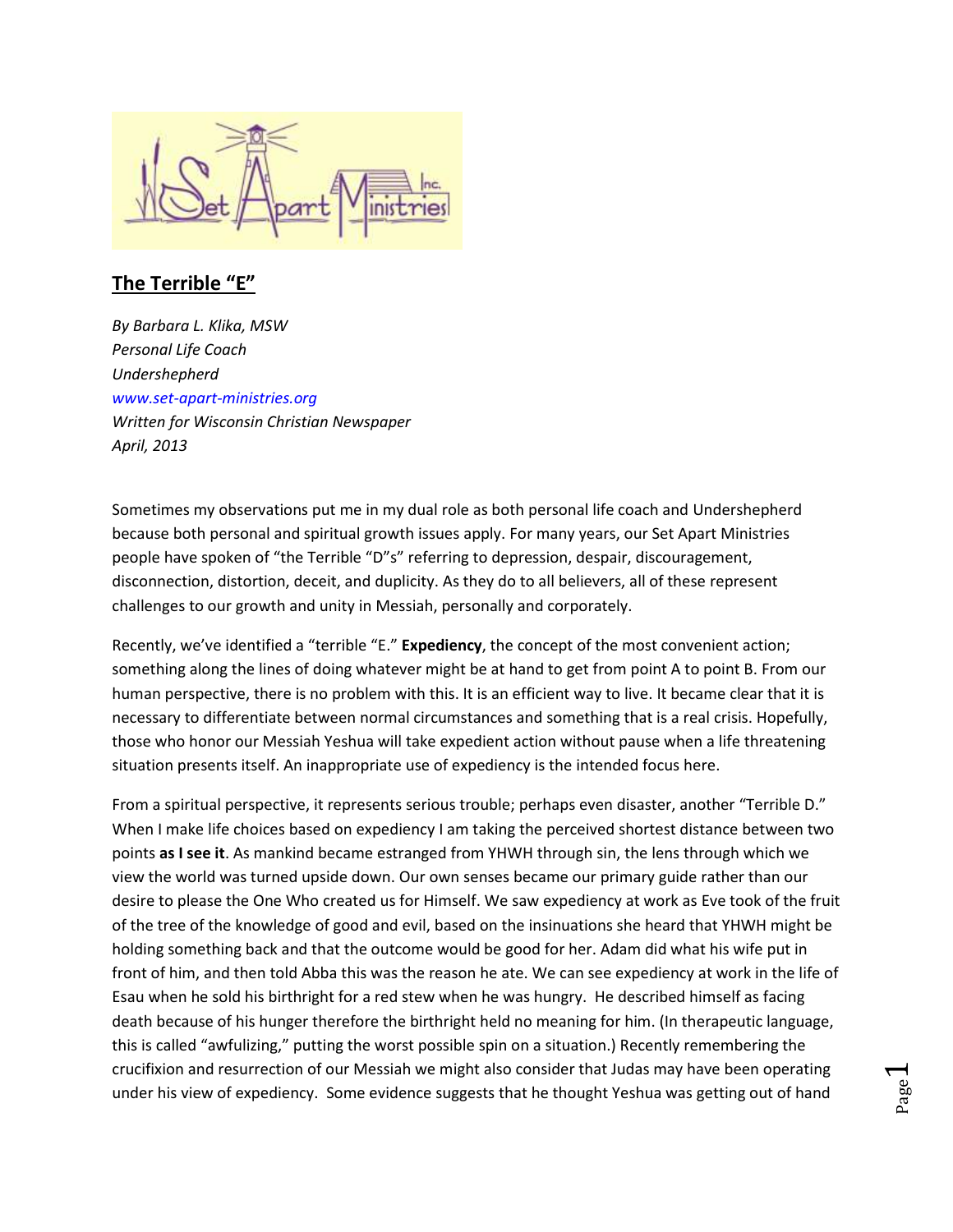in His claims so took expedient action to put a stop to the escalating tension. Later, when the unanticipated death sentence resulted, he repented of having betrayed innocent blood. He condemned himself to death, perhaps another expediency, rather than seeking forgiveness as others who turned away from Yeshua did. (Scripture indicates he was destined for this but I am not considering that question today.)

Many years ago, a discussion of what it would mean to accept the mark of the Beast in order to buy and sell brought to light an expectation based in expediency: "Surely God would understand that I'd have to take the mark in order to feed my family!?!" Yeshua's Word indicates otherwise.

*And they overcame him by the blood of the Lamb, and by the word of their testimony;* 

*and they loved not their lives unto the death.*

## Revelation 12:11

The important people and leaders of the church, the government and perhaps even our family and friends are all so much more tangible than the omnipresent God! The efficiency and immediate need of any matter is the prime consideration, leaving no room for contemplation on spiritual truths or consequences. This is the ultimate in self-sufficiency, though it is not frequently recognized. It becomes a form of idolatry when we consider our own reasoning above that of YHWH. It is plainly rebelliousness. Doing the expedient thing may not be illegal or wrong in any of our usual understandings; we are just being practical and considerate of the way things are. If there is no immediate consequence to an action we conclude that it is fine. In fact, we are seeking something other than His will all too often.

*But seek ye first the kingdom of God, and his righteousness;* 

*and all these things shall be added unto you.*

## Matthew 6:33 KJV

Though these words were spoken many times throughout my childhood at church functions it never became a daily reality for me. When one was doing "religious" things it was relevant but not beyond that. I had lived half of my life before the foundational truth of these words stunned me. Yeshua didn't say them as a suggestion, but as a command.

All of our common sense or flesh nature bridles at the thought of putting our relationship with Him first in all things; it just isn't practical or real. The glare of life struggles seem to overwhelm the Light of the Living God; our connection with the world system, our need to earn a living, our need to fit in to the culture, our expediencies. We trust in our own reasoning process and what we can see, taste, touch and feel far more than we trust in the unseen reality of the kingdom of Yah. I well recall thinking that surely He couldn't have meant that we were to trust and look to Him about all those mundane daily things! Clearly, my view then was firmly grounded in what I could see around me, in expediency.